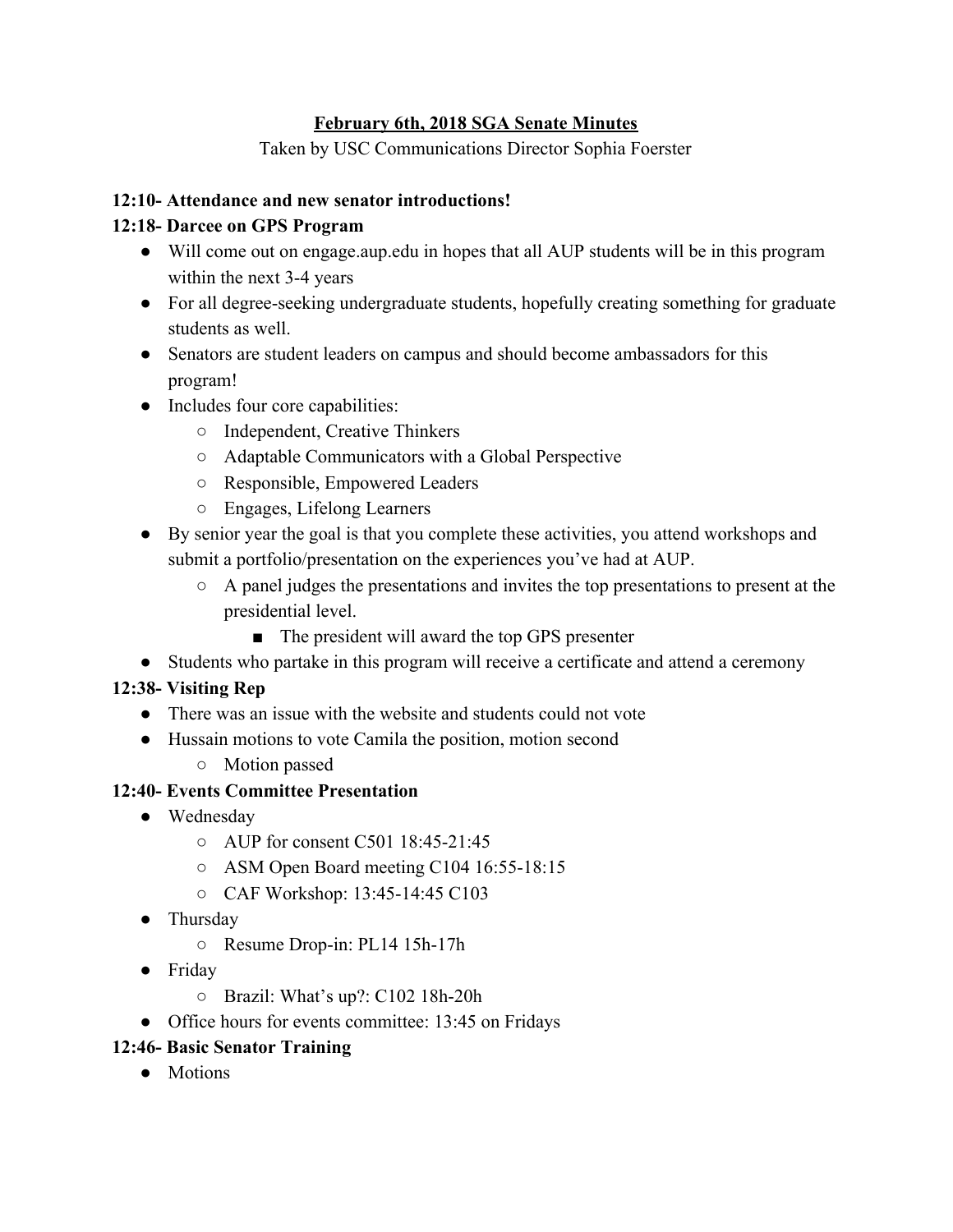- During questioning of a budget: remember that students who are coming to senate may be overwhelmed! It's scary to present in front of senate so we should be nice!
- Rules of order
- Email access

# **12:57- ACC Budget Presentation**

- Games all Around meeting: 192,40 euro
	- Diana motions to allocate 192,40 euro to Games all Around for refreshments every Thursday 18h-21h in Combes
	- Motion seconded, motion passed
- AUP For Consent poster making: 40,00 euro
	- Olivia motions to allocate 40 euro to AUP for Consent for food for tonight's events
	- Motion seconded, motion passed
- Film master classes:  $400,00$  euro
	- All students are welcome they just need to sign up
	- Diana motions to allocate 400 euro to the Film Master class for paying the speaker to come.
	- Debate
	- Motion seconded, motion passed
- GIMUN Trip:  $895,00$  euro
	- For a conference that take place in Geneva. The money is for a registration fee for the students.
		- This registration fee is for NON-ASM students' fees. ASM students will be going to the ASM board for their registration fees to be covered.
	- Margarita motions to allocate 895 euros to GIMUN Trip
	- Motion seconded, motion passed
- UN Summit Trip: 1116,00 euro
	- To cover half of the amount of flights and hotel.
	- Chris motions to allocate 1116,00 euro to the UN Summit Trip
	- Motion seconded, motion passed

# **13:19- Reminders**

- All senators will have access to their senator emails.
- All senators should communicate through their professional emails not on personal emails, or social media or via text.
- Senator responsibilities are to help with SGA events and to respond to ALL EMAILS
- **● SENATOR TRAINING DAY: Wednesday 13th, 18:45-20h**
- There will also be a senator bonding event TBD soon: email the VPs

# **13:25- Senate Closes**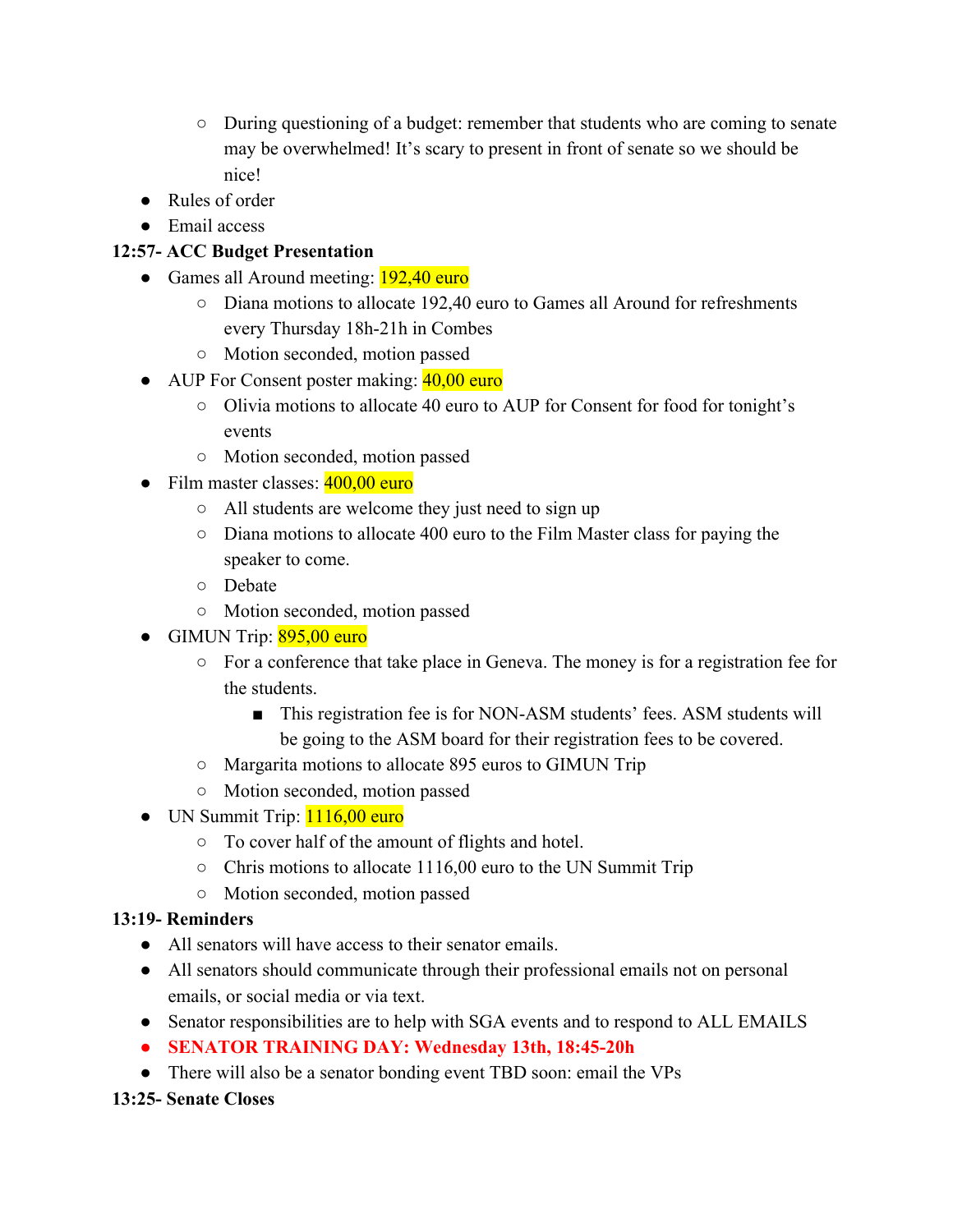## Senate Session: Wednesday February 6, 2019



**ACC Budget Requests** 

| On behalf of            | <b>Purpose</b>             | <b>Amount Requested</b> | <b>Amount allocated</b> |  |  |  |  |
|-------------------------|----------------------------|-------------------------|-------------------------|--|--|--|--|
| Games All Around        | Events Semester-round      | 192.40€                 | $L_{\ell}$              |  |  |  |  |
| <b>AUP for Constent</b> | <b>Poster Making Event</b> | 40.00€                  | E                       |  |  |  |  |
| Film Club               | <b>Master Classes</b>      | 400.00€                 | 30.00€                  |  |  |  |  |
| Fernanda Sapina         | <b>GIMUN Trip</b>          | 895.00€                 | ORE                     |  |  |  |  |
| <b>ICP Department</b>   | <b>UN Summit Trip</b>      | 1116.00€                | $6.00 \in$              |  |  |  |  |
| Verified                |                            |                         |                         |  |  |  |  |

Chiara Amor, USC Vice President

Courtney Kelley, GSC Vice President

Jonathan Morales, SGA Treasurer

Cody Manniek, GSC Communications Director

Sophia Foerster, USC Communications Director

Kevin Fore, Dean of Student Development

**SGA**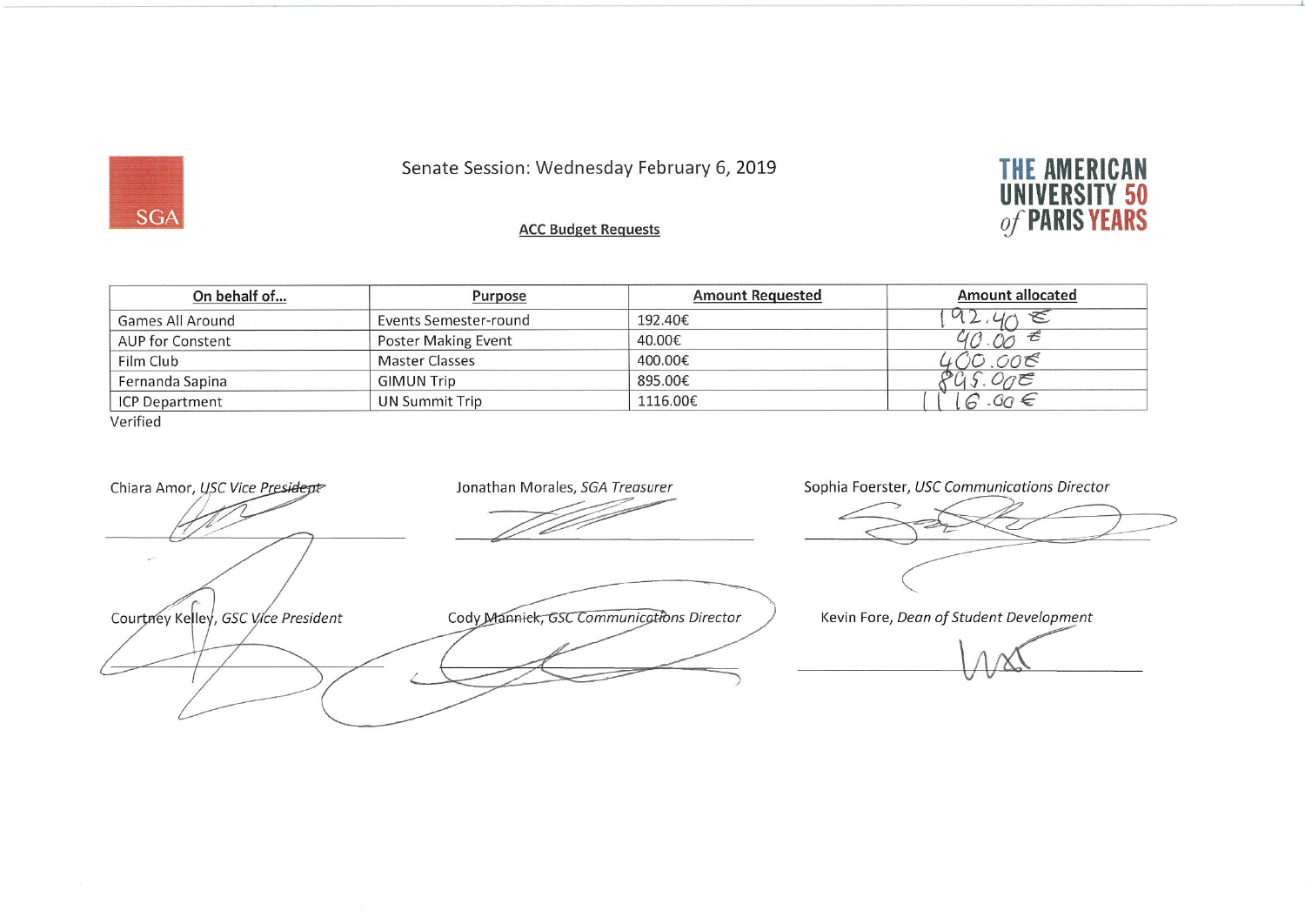### **SENATE FALL 2018 ATTENDANCE SHEET — Present = X (12:10) ; Late (12:11-12:20) ; Absent = AB (after 12:20) ; Excused late/absence = EX (cultural program, immigration)**

| <b>Department</b>                                 | Senator              | 23<br>/1           | 30/<br>$\mathbf{1}$ | 6/2                |  |  |  |  |  | <b>TOTAL AB</b><br>(excluding<br>excused) | <b>TOT</b><br><b>AL</b><br><b>LATE</b> |
|---------------------------------------------------|----------------------|--------------------|---------------------|--------------------|--|--|--|--|--|-------------------------------------------|----------------------------------------|
| <b>Art History/Fine Arts</b>                      | Miranda<br>Vickery   | N/<br>$\mathsf{A}$ | N/<br>$\mathsf{A}$  | $\mathsf{x}$       |  |  |  |  |  |                                           |                                        |
| Comparative<br>Literature                         | Rebecca<br>Herr      | $\mathsf{x}$       | AB                  | x                  |  |  |  |  |  |                                           |                                        |
| <b>Computer Science</b>                           | Hussain<br>Alibrahim | $\pmb{\mathsf{X}}$ | $\pmb{\mathsf{x}}$  | $\pmb{\mathsf{X}}$ |  |  |  |  |  |                                           |                                        |
| <b>Economics</b>                                  | Diana Hickox         | N/<br>Α            | N/<br>Α             | $\pmb{\mathsf{X}}$ |  |  |  |  |  |                                           |                                        |
| <b>Film Studies</b>                               | Jamie<br>Nyqvist     | $\pmb{\chi}$       | $\pmb{\mathsf{X}}$  | $\pmb{\mathsf{X}}$ |  |  |  |  |  |                                           |                                        |
| <b>French &amp; Modern</b><br><b>Languages</b>    |                      | N/<br>Α            | N/<br>Α             | N/<br>Α            |  |  |  |  |  |                                           |                                        |
| <b>Gender, Sexuality, &amp;</b><br><b>Society</b> |                      | N/<br>$\mathsf{A}$ | N/<br>$\mathsf{A}$  | N/<br>A            |  |  |  |  |  |                                           |                                        |
| Global<br><b>Communications</b>                   | Sophia<br>Scalzo     | N/<br>A            | N/<br>A             | $\pmb{\mathsf{x}}$ |  |  |  |  |  |                                           |                                        |
| <b>History</b>                                    | <b>Oliver Henry</b>  | $\pmb{\mathsf{x}}$ | $\mathsf{x}$        | $\pmb{\mathsf{x}}$ |  |  |  |  |  |                                           |                                        |